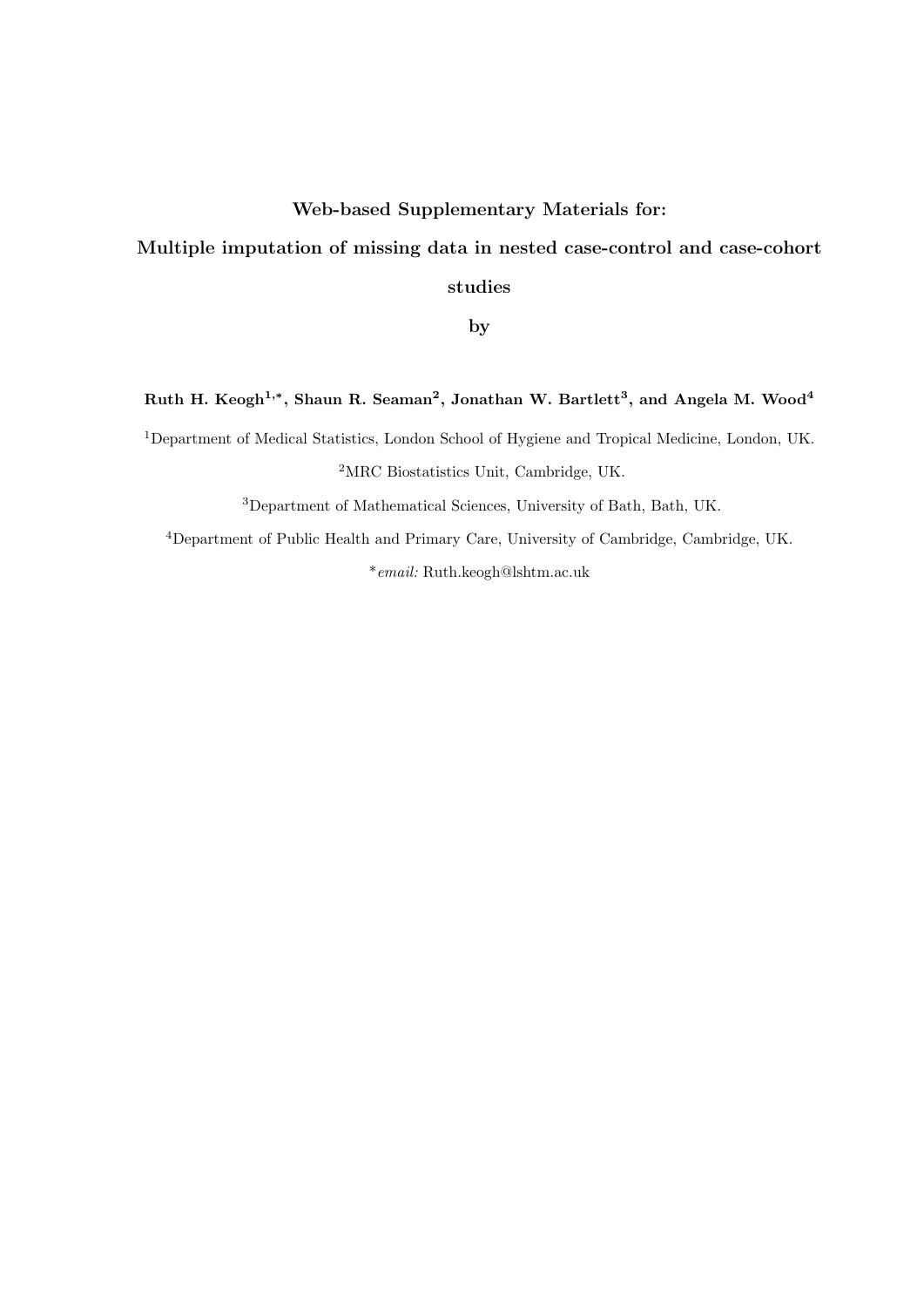#### S1. Missingness in several variables

Section 2 of the main text outlined the MI methods for Cox regression in a full-cohort setting for a single covariate with missing data. Often there are missing data in several covariates, say  $X = (X_1, X_2, \ldots, X_p)'$ , and missingness in these variables may be non-monotone. There are two main ways of handling missing data in more than one variable: 'joint modelling' and 'full conditional specification' (FCS) (also called 'multiple imputation by chained equations'). We focus here on FCS, because both of the MI methods considered in this paper (MI-approx and MI-SMC) easily extend to handle missingness in several variables using this method. In the FCS method, missing values of  $X_k$   $(k = 1, \ldots, p)$  are drawn from the distribution  $p(X_k|T, D, Z, X_{-k})$  where  $X_{-k} = (X_1, \ldots, X_{k-1}, X_{k+1}, \ldots, X_p)'$ . An iterative procedure is used in which the previous imputed value of  $X_{-k}$  is used to impute  $X_k$  until the process has converged to a stationary distribution.

For MI-approx, the FCS algorithm to generate a single imputed dataset is as follows.

- (1) Replace the missing values in X by arbitrary starting values, to create a complete data set. In practice, one could replace missing values of  $X_k$   $(k = 1, \ldots, p)$  by the mean of  $X_k$ among those individuals in whom  $X_k$  is observed. Set  $k = 1$ .
- (2) If  $X_k$  is a continuous variable, fit the imputation model  $X_k = \alpha_0 + \alpha'_1 Z + \alpha_2 D + \alpha_3 \widehat{H}(T) +$  $\alpha'_4X_{-k} + \epsilon$  with residual error variance  $\sigma_{\epsilon}^2$  to the subset of individuals for whom  $X_k$  is observed, using the current values of  $X_{-k}$ . If  $X_k$  is a binary variable, the imputation model is the logistic regression logit  $P(X_k = 1) = \alpha_0 + \alpha'_1 Z + \alpha_2 D + \alpha_3 \widehat{H}(T) + \alpha'_4 X_{-k}$ . Take a random draw  $(\alpha_0^*, \alpha_1^*, \alpha_2^*, \alpha_3^*, \alpha_4^*, \sigma_{\epsilon}^{2*})$  (if  $X_k$  is continuous) or  $(\alpha_0^*, \alpha_1^*, \alpha_2^*, \alpha_3^*, \alpha_4^*)$ (if  $X_k$  is binary) from the approximate posterior distribution of the parameters in this model.
- (3) If  $X_k$  is continuous, then for each individual with missing  $X_k$  in the original data set, replace the current value of  $X_k$  with a sample from a normal distribution with mean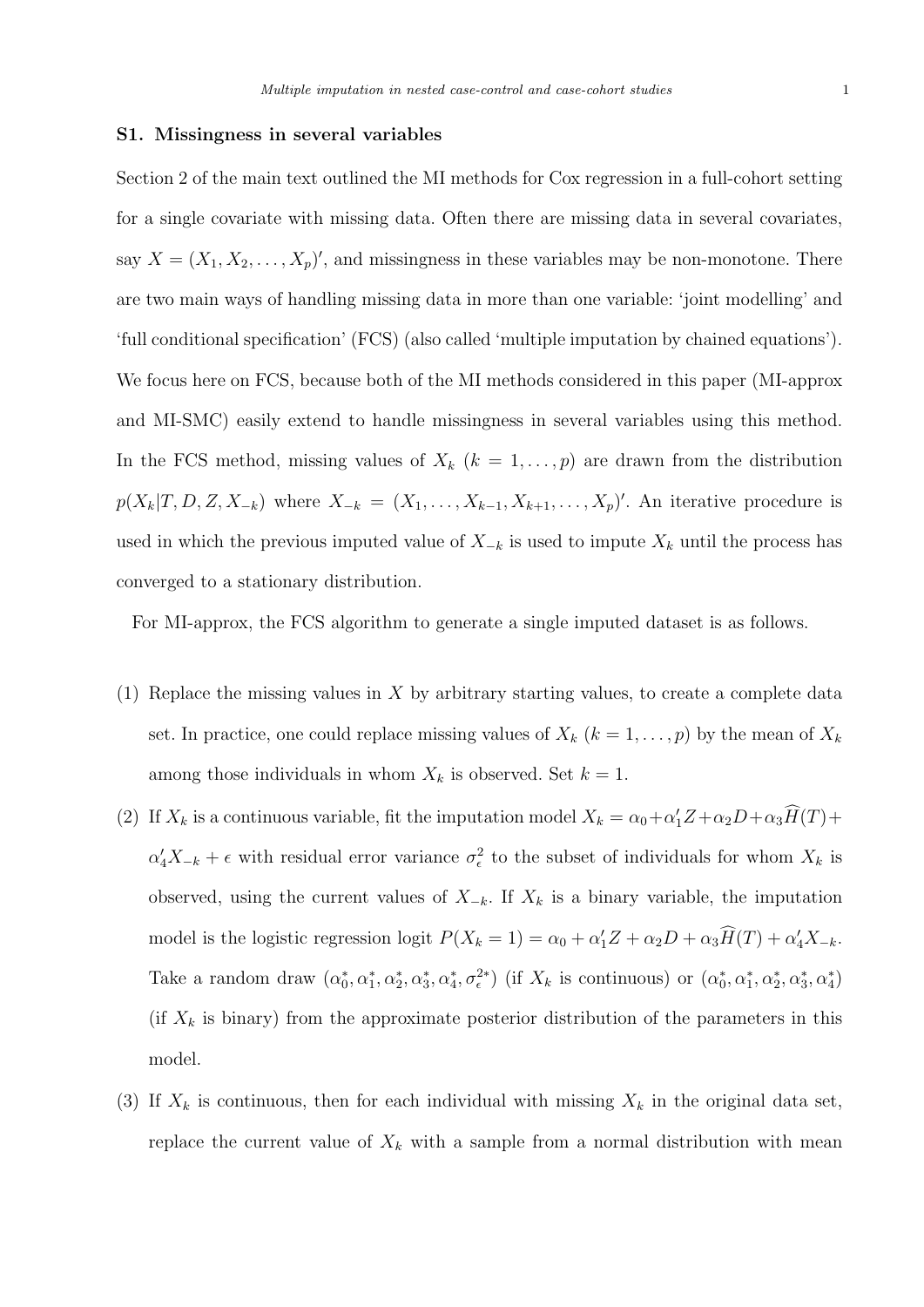$\alpha_0^* + \alpha_1^{*'}Z + \alpha_2^{*}D + \alpha_3^{*'}\tilde{H}(T) + \alpha_4^{*'}X_{-k}$  and variance  $\sigma_{\epsilon}^{2*}$ . If  $X_k$  is binary, sample instead from a Bernoulli distribution with the same mean, i.e.  $\alpha_0^* + \alpha_1^{*'}Z + \alpha_2^*D + \alpha_3^*H(T) + \alpha_4^{*'}X_{-k}$ . (4) If  $k < p$ , set  $k = k + 1$  and return to step 2.

Repeat steps 2–4 until the sampled values of  $X$  converge in distribution. At this point, use these sampled values as the imputed values for the single imputed dataset. Repeat the whole process M times to generate M imputed datasets.

#### S2. Substantive model compatible multiple imputation ('MI-SMC')

Here we describe the MI-SMC method referred to in Section 2.3 of the main text. For MI-SMC with p partially observed variables, the algorithm to generate one imputed data set is as follows.

- (1) Replace the missing missing values in X with arbitrary starting values, to create a complete dataset. Set  $k = 1$ .
- (2) Fit the Cox model to the current complete data set to obtain estimates  $(\hat{\beta}_X, \hat{\beta}_Z)$  and their estimated variance  $\hat{\Sigma}$ . Draw values  $\beta_X^*, \beta_Z^*$  from a joint normal distribution with mean  $(\hat{\beta}_X, \hat{\beta}_Z)$  and variance  $\hat{\Sigma}$ .
- (3) Calculate Breslow's estimate, denoted  $H_0^*(t)$ , of the baseline cumulative hazard  $H_0(t)$ using the parameter values  $\beta_X^*, \beta_Z^*$  and the current imputations of X.
- (4) Fit a regression model (e.g. linear or logistic, as appropriate) of  $X_k$  on  $X_{-k}$  and Z to the current complete data set. Draw a value  $\gamma_{Xk}^*$  from the approximate joint posterior distribution of the parameters  $\gamma_{Xk}$  in this model.
- (5) For each individual for whom  $X_k$  is missing, (a) draw a value  $X_k^*$  from the distribution  $p(X_k|X_{-k}, Z; \gamma^*_{Xk})$  and let  $X^*$  denote X with  $X_k$  replaced by its proposed value  $X_k^*$ , (b) draw a value U from a uniform distribution on [0, 1], and (c) accept the proposal  $X_k^*$  if either  $D = 0$  and  $U \le \exp\{-H_0^*(t)e^{\beta_X^* X^* + \beta_Z^{*'} Z}\}\$  or  $D = 1$  and  $U \le H_0^*(t) \exp\{1 + \beta_X^* X^* + \beta_Z^{*'} Z\}$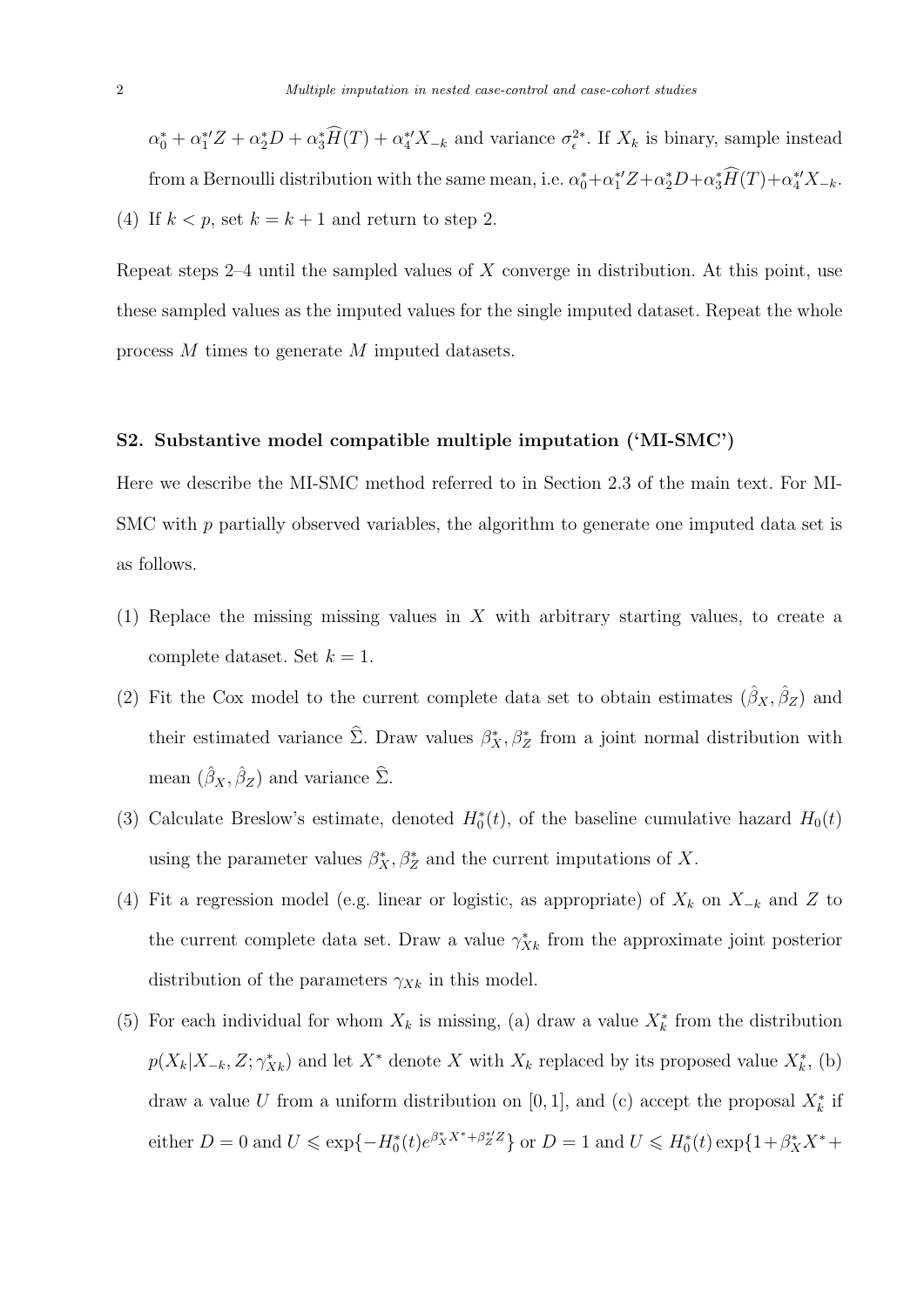$$
\beta_Z^{*'}Z - H_0^*(t)e^{\beta_X^*X^* + \beta_Z^{*'}Z}
$$
. If  $X_k^*$  is not accepted, then discard it and repeat (a), (b) and (c).

(6) If  $k < p$ , let  $k = k + 1$  and return to step 2.

Repeat steps  $2-6$  until the sampled values of X converge in distribution. At this point, use these sampled values as the imputed values for the single imputed dataset. Repeat the whole process M times to generate M imputed datasets.

In the full-cohort and intermediate MI approaches, the MI-SMC algorithm just described is applied to all the data on the full cohort. In the setting described in the main text, there were only  $p = 2$  partially observed variables,  $X_1$  and  $X_2$  (as well as the fully observed variables Z), but the algorithm allows for any number of partially observed variables.

In the substudy approach, the MI-SMC algorithm is applied only to the data on the substudy, but with the following modifications to steps 3 and 4 (steps 1, 2, 5 and 6 remain unchanged). Steps 3 and 4 involve estimating, respectively, the (population) baseline cumulative hazard  $H_0(t)$  and the parameters of the distribution  $p(X_2|X_1, Z)$ . In Section 5.2 of the main text we described modified estimators of these two quantities that should be used in steps 3 and 4 when using the substudy approach. In the setting described in the main text, there was only  $p = 1$  partially observed variable,  $X_2$  (since  $X_1$  is fully observed in the substudy), but the algorithm allows for any number of partially observed variables.

#### S3. Further details of the simulation study

We base our simulation partly on information from a recent review of case-cohort studies (Sharp et al., 2014) and partly on studies in cardiovascular epidemiology, from which we take our example in Section 7 of the main text. The full cohort size of 15,000 individuals used in the simulation study was approximately the 25th percentile of full cohort sizes in the studies reviewed by Sharp et al. (2014). Variable Z is binary and was generated from a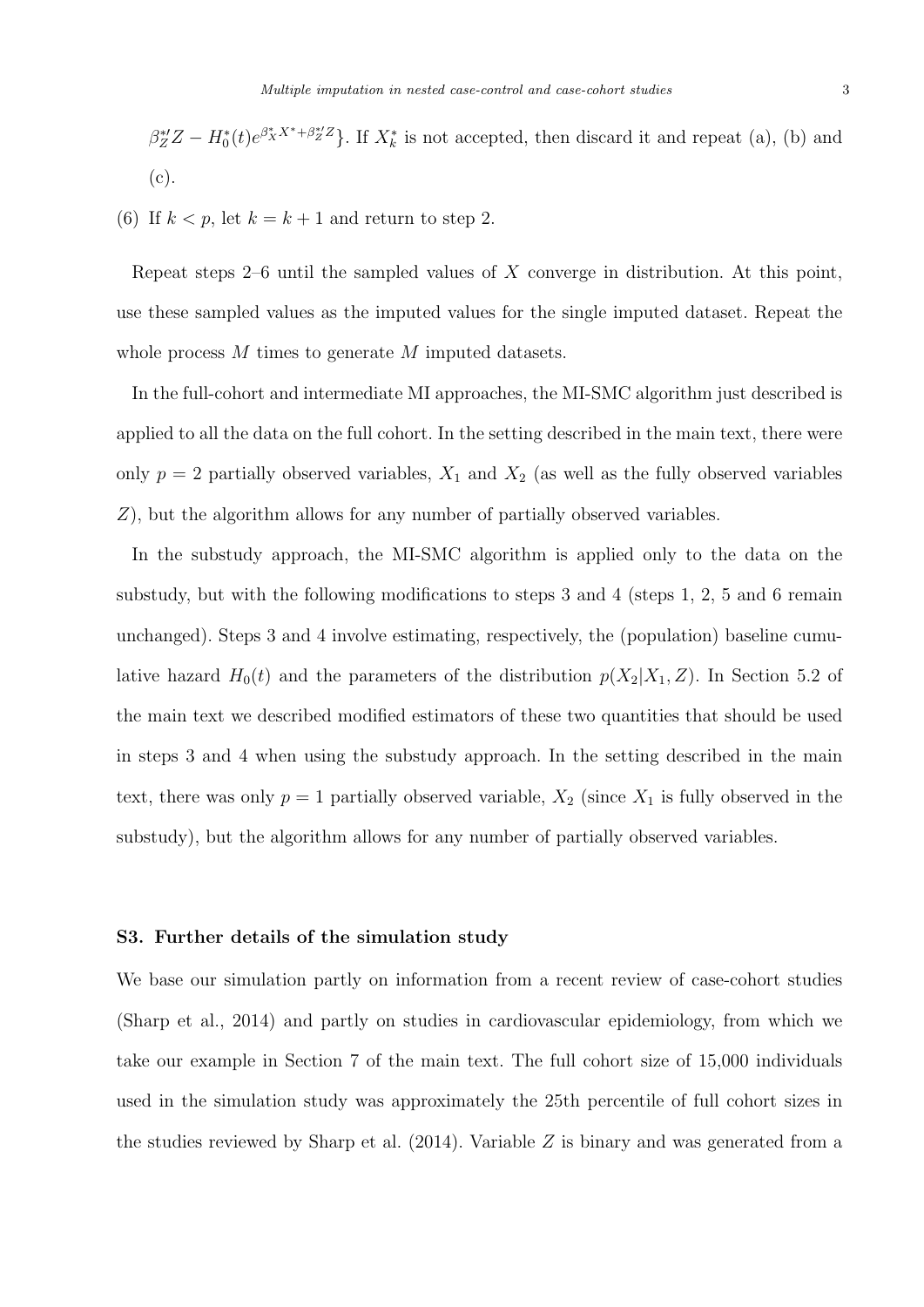Bernoulli distribution with probability 0.5, variable  $X_2$  is binary and was generated from a Bernoulli distribution such that logit  $Pr(X_2 = 1|Z) = 0.5Z$ , and variable  $X_1$  is continuous and was generated from a normal distribution with mean  $0.25Z + 0.25X_2$  and variance 1.

Loss-to-follow-up times were generated from an exponential distribution with hazard  $\lambda_C$ . The parameter  $\lambda$  in the hazard model used to generate event times, and  $\lambda_C$ , were chosen so that 10% of individuals have the event, 20% are lost to follow-up and the remainder are administratively censored after 15 years of follow-up. The follow-up time and event rate are realistic values for studies in cardiovascular epidemiology. For the case-cohort sample we used a subcohort sampling percentage of 5%, which was similar to the median subcohort sampling fraction of 4.1% found in the review by Sharp et al. (2014)

Missingness in  $X_2$  was generated using probability of missingness  $\exp(a + 0.2Z + 0.2D +$  $(0.2ZD)/\{1+\exp(a+0.2Z+0.2D+0.2ZD)\}\,$ , with a chosen to give 10% or 50% missingness.

All MI analyses used 10 imputed data sets. MI-SMC used 100 iterations; using fewer iterations results in non-convergence for a situation with large effect size and large amounts of missing data when using the full-cohort approach in the case-cohort setting, though in other simulation scenarios fewer iterations (e.g. 10) tended to be sufficient. In the nested case-control setting, the MI-SMC full-cohort approach did not require a large number of iterations because a larger proportion of the full cohort is in the nested case-control sample. MI-approx analyses used 5 iterations, which is the default in the mice package in R.

#### S4. Additional simulation scenario: Model misspecification

We investigated the performance of the methods when the imputation model is misspecified. For this,  $X_1$  was generated from a log normal distribution with  $\log X_1$  having mean  $0.25Z$ and standard deviation 0.65 (so that the variance of  $X_1$  was around 1, as in the main simulation).  $X_2$  was generated from a Bernoulli distribution using logit  $Pr(X_2 = 1 | X_1, Z)$  $0.5Z + 0.25(X_1 + X_1^2)$ . In MI-approx, the misspecified imputation model for  $X_1$  (full-cohort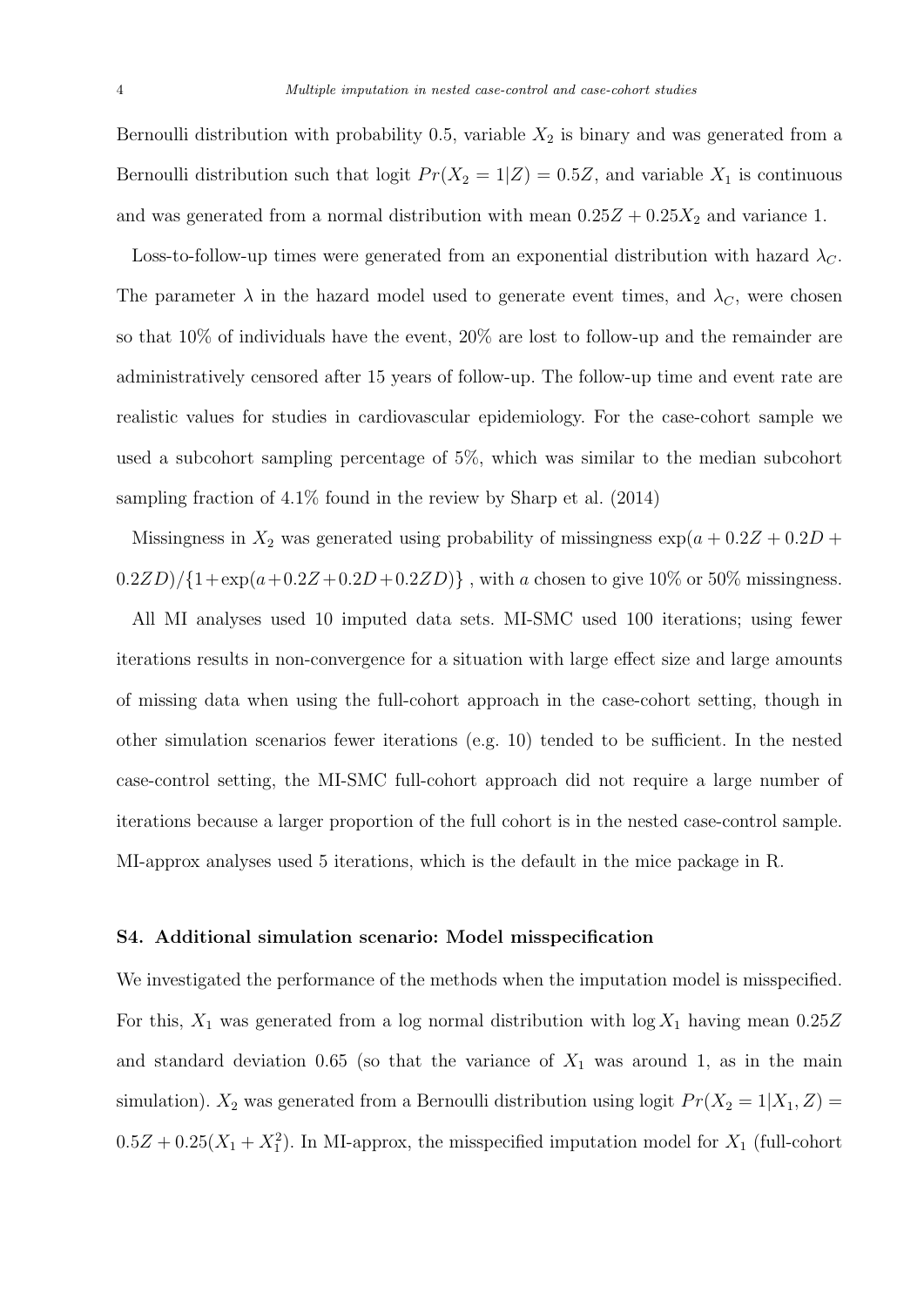and intermediate approaches) was  $X_1 = \alpha_0 + \alpha_1 X_2 + \alpha_2 Z + \alpha_3 D + \alpha_4 H(T) + \epsilon$ , and the misspecified imputation model for  $X_2$  was logit  $Pr(X_2 = 1 | X_1, Z, T, D) = \alpha_0 + \alpha_1 X_1 + \alpha_2 Z +$  $\alpha_3D + \alpha_4\widehat{H}(T)$ . MI-SMC allows imputed variables to be used on a transformed scale in the substantive model. We considered two forms for the model for  $X_1|X_2, Z: (1)$  a misspecified normal distribution for  $X_1|X_2, Z$  with main effects of  $X_2$  and  $Z$ ; (2) a correctly specified normal distribution for  $\log X_1|X_2, Z$  with main effects of  $X_2$  and Z. In both cases we used a model for  $X_2|X_1, Z$  with main effects of  $X_1$  and  $Z$ , which is misspecified.

### S5. Software

Traditional analyses of nested case-control and case-cohort studies (Section 3 of the main text) can be performed in standard software using Cox regression. For case-cohort studies the data should be modified so that cases not in the subcohort have a start of follow-up time which is just before their event time. For nested case-control studies the Cox regression should be stratified by the matched set indicator (this gives an analysis which is equivalent to using conditional logistic regression).

Example R and Stata code for applying the methods described in this paper is available at https://github.com/ruthkeogh/MI-CC.

MI-approx (full-cohort, intermediate, and substudy approaches) can be implemented using the mice package in R (Van Buuren and Groothuis-Oudshoorn, 2011) and the mi command in Stata. The MI-approx analyses could also be performed using other statistical packages (e.g. PROC MI in SAS). The MI-approx methods described in this paper require estimates of the cumulative hazard (see https://github.com/ruthkeogh/MI-CC).

For the full-cohort and intermediate approaches, MI-SMC is applied in the full cohort and this can be implemented using the smcfcs package (Bartlett and Morris, 2015) in Stata (see https://github.com/jwb133/Stata-smcfcs, and also available on SSC) or R (see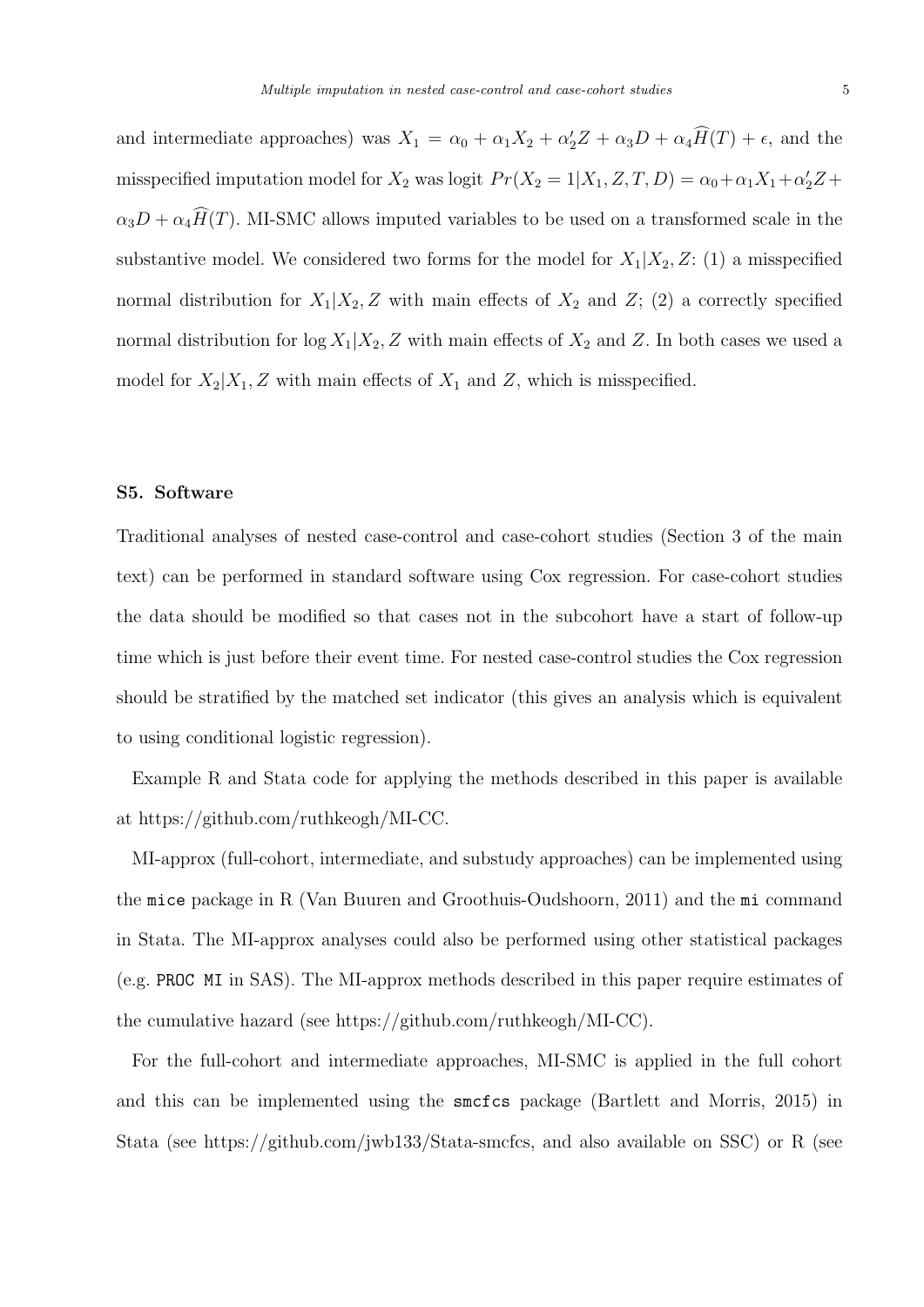https://github.com/jwb133/smcfcs, and also available on CRAN). We have implemented the MI-SMC substudy approach (main text Section 5.2) in the new smcfcs.nestedcc and smcfcs.casecohort functions in the smcfcs package in R.

MI matched set (Section 5.3 of the main text) can be performed using mice in R or ice in Stata (Royston, 2005) after some rearrangement of the data, as described by Seaman and Keogh (2015). MI matched set could also be performed using other statistical packages (e.g. PROC MI in SAS).

#### S6. Extensions

#### S6.1 Censoring, left-truncation and auxiliary variables

MI-approx and MI-SMC (Section 2 of the main text) assume that any right-censoring occurs independently of the variables with missing data given the fully observed variables. Such dependence can be accommodated in MI-approx by adding the term  $H_{\text{cens}}(t)$  into the imputation model, where  $\widehat{H}_{\text{cens}}(t)$  denotes the Nelson-Aalen estimate of the cumulative hazard for the censoring (Borgan and Keogh, 2015). Event times are also commonly subject to left-truncation, for example when the time scale for the analysis is age but individuals are followed from age at entry to the cohort. When there is left truncation, the distribution we wish to draw imputed values from becomes  $p(X|T, D, Z, T \geq T_L)$ , where  $T_L$  is the lefttruncation time. Left-truncation can be accommodated in MI-approx by replacing  $\hat{H}(T)$ with  $(\widehat{H}(T)-\widehat{H}(T_L))$  and  $\widehat{H}_{\text{cens}}(T)$  by  $(\widehat{H}_{\text{cens}}(T)-\widehat{H}_{\text{cens}}(T_L))$ . These methods can be applied directly in the full-cohort approach and intermediate approach for nested case-control and case-cohort studies. For the substudy approach,  $\widehat{H}_{\text{cens}}(T)$  can be obtained in the maximum information setting and the time-only information setting using the data on  $(T, D)$  in the full cohort. In the minimum information setting in a case-cohort study  $H_{\text{cens}}(T)$  can be estimated using a modified version of  $\widehat{H}_{CC}^*(T)$  with 'event' replaced by 'censoring'. MI-SMC has been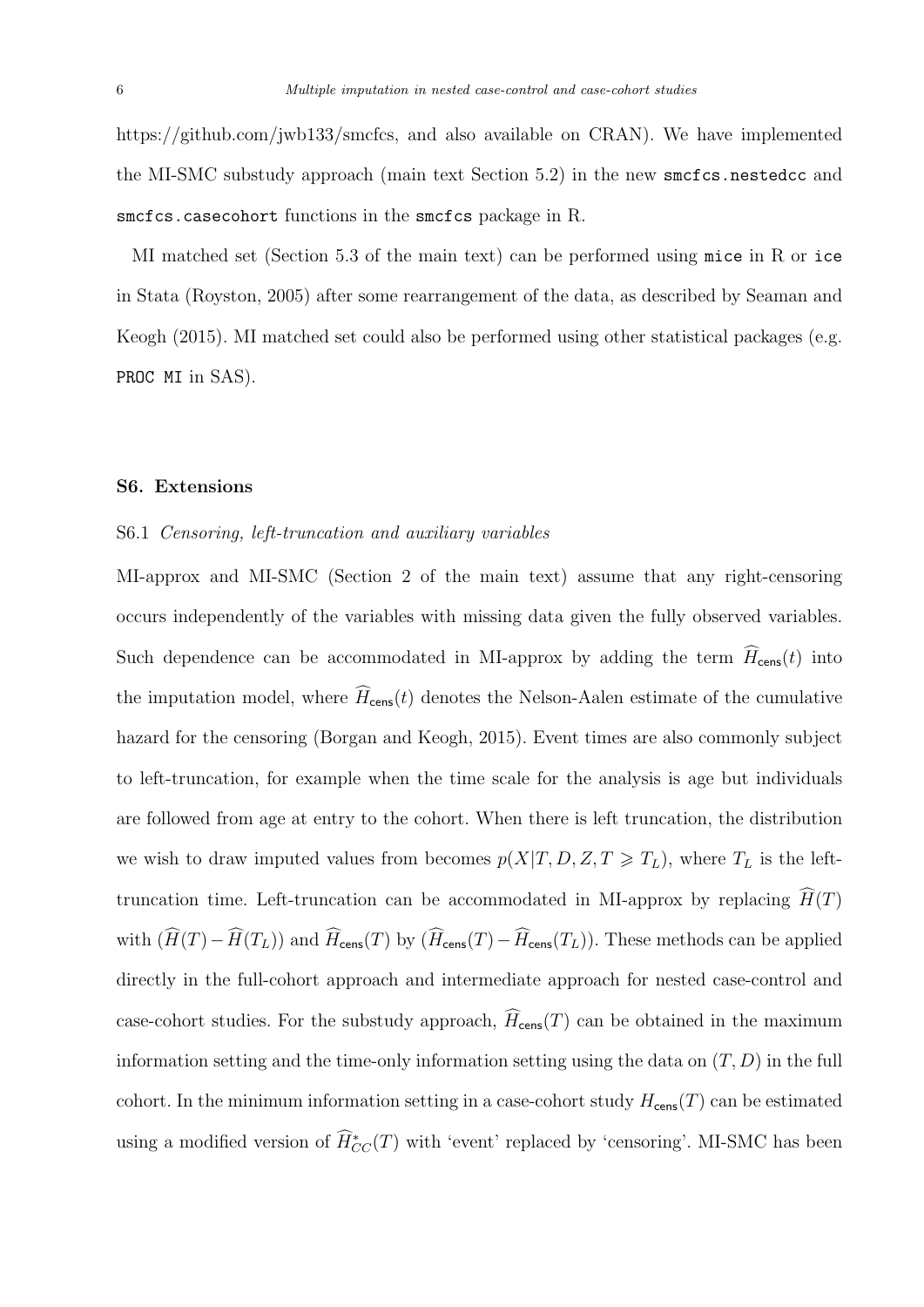extended to allow competing risks (Bartlett and Taylor, 2016) and this can be used to handle dependence of right-censoring on variables with missing data. Left truncation has also been incorporated in the Stata version of the smcfcs package.

Auxiliary variables are variables that may be predictive of the value of a partially missing variable but that we do not wish to include as covariates in the substantive model. Auxiliary variables could be incorporated into imputation models in all of the MI methods with no other changes, except that in MI-SMC the auxiliary variables are included in the outcome model at the imputation stage but then omitted from the analysis model.

#### S6.2 Matching, weighting, and stratification

In nested case-control studies, controls are often matched to cases using variables observed in the full cohort. Matching variables should be included as additional predictors in the imputation model in MI-approx. In MI-SMC they should be included in the covariate model used for the proposal distribution and in the Cox model. The denominator of the cumulative hazard estimate  $\widehat{H}_0^{\text{NCC}}(t) = \sum_{\tau_k \leqslant t} \frac{1}{\sum_{l \in \tilde{p}_k} \{n(\tau_k)/(c(\tau_k)+1)\} \text{exp}(\tau_k)}$  $\frac{1}{\lambda_{l\in \tilde{R}_k} \{n(\tau_k)/(c(\tau_k)+1)\} \exp(\hat{\beta}_{X1}X_{1l}+\hat{\beta}_{X2}X_{2l}+\hat{\beta}_Z Z_l)}}$  should be modified to incorporate stratum-specific weights. In the full-cohort approach, the Cox analysis performed on the imputed data should incorporate the matching variables, either by stratifying or by including them as covariates.

The traditional case-cohort analysis (Section 3 of the main text) was described by Prentice (1986). Modifications have been proposed in which the denominator in the pseudo-partial likelihood  $L_{\text{substudy}}$  is modified to include individual weights (Onland-Moret et al., 2007). This is relevant for the substudy and intermediate approaches, in which the imputation methods can be used without modification. Case-cohort studies can also use stratified random sampling of the subcohort. One version of the traditional analysis uses a modified version of the psuedo-partial likelihood  $L_{\text{substudy}}$  in which  $R_j$  is replaced by  $\tilde{R}_{jj}$ , the subset of  $\tilde{R}_j$  that is in the same stratum g as the case whose event time is  $\tau_j$ . See Borgan et al. (2000) for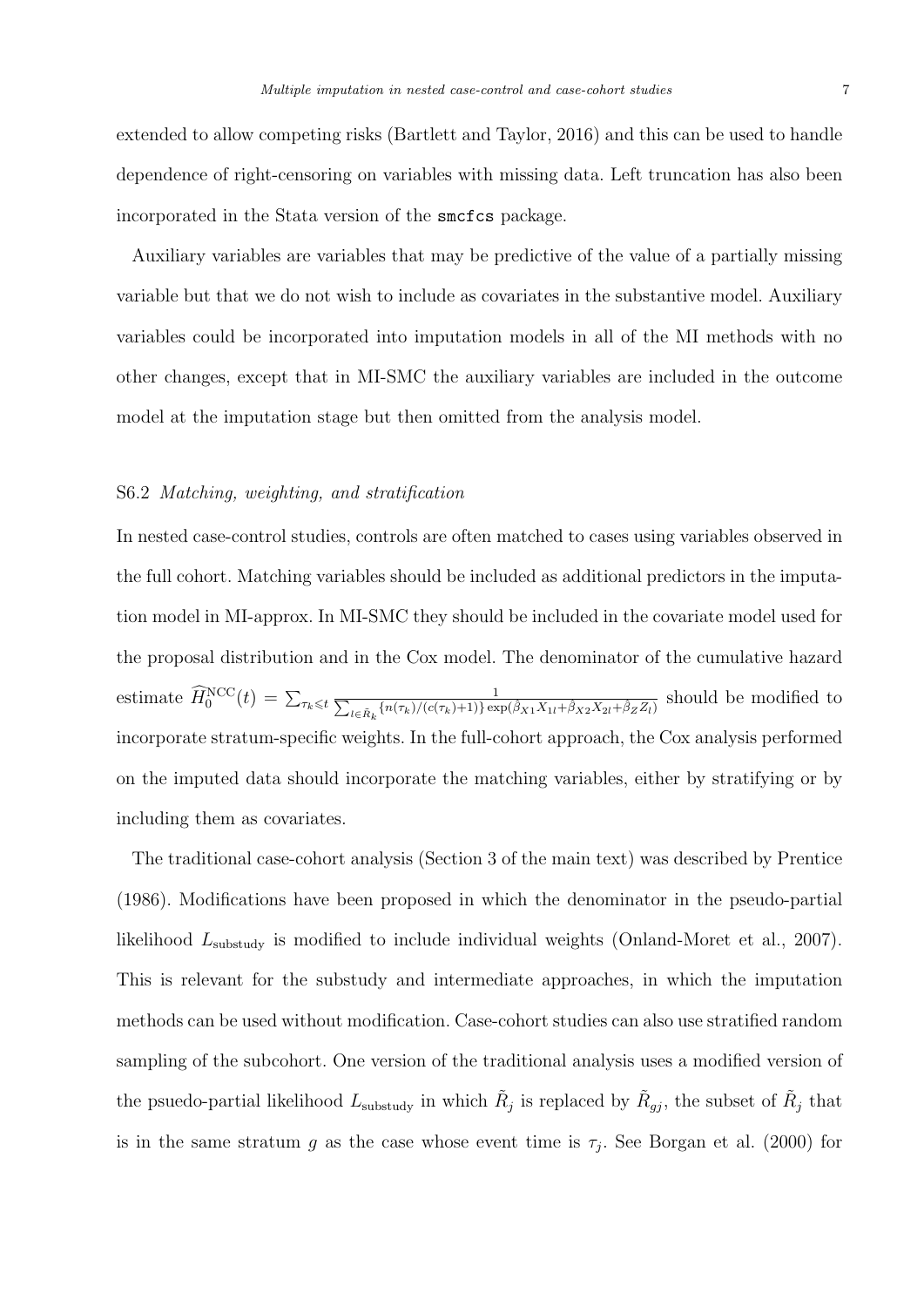alternative methods for use when the subcohort is selected by stratified random sampling. In MI-approx the imputation model should include the stratifying variables, and the cumulative hazard estimate  $\widehat{H}_{\text{CC}}(t) = \frac{n_S(0)}{n} \sum_{\tau_k \leqslant t} \frac{d(\tau_k)}{n_S(\tau_k)}$  $\frac{d(\tau_k)}{n_S(\tau_k)}$  should be modified to incorporate stratumspecific weights in the denominator. In MI-SMC the covariate model used for the proposal distribution should include the matching variables as predictors, and the denominator of the cumulative baseline hazard estimate  $\widehat{H}_0^{\text{CC}}(t) = \frac{n_S(0)}{n} \sum_{\tau_k \leq t} \frac{1}{\sum_{l \in S_{\tau_{k}}} \exp(\hat{\beta}_{X_1} X_1)}$  $\frac{1}{\log k} \exp(\hat{\beta}_{X1} X_{1l} + \hat{\beta}_{X2} X_{2l} + \hat{\beta}_Z Z_l)$  is modified using stratum-specific weights.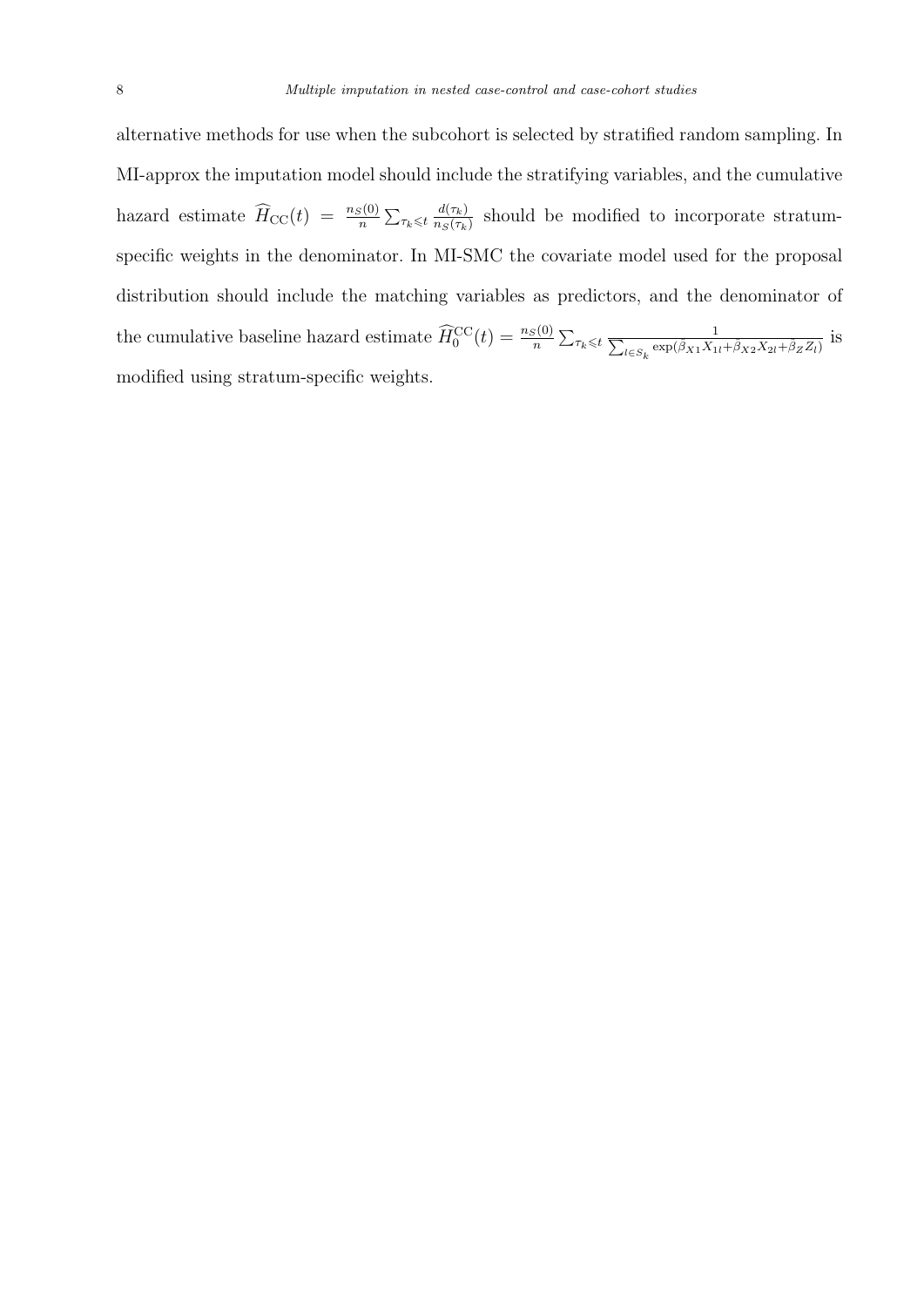### References

- Bartlett, J. W. and Morris, T. P. (2015). Multiple imputation of covariates by substantivemodel compatible fully conditional specification. Stata J. 15, 437–456.
- Bartlett, J. W. and Taylor, J. M. G. (2016). Missing covariates in competing risks analysis. Biostatistics page doi:10.1093/biostatistics/kxw019.
- Borgan, O. and Keogh, R. H. (2015). Nested case-control studies: Should one break the matching? Lifetime Data Anal. 21, 517–541.
- Borgan, O., Langholz, B., Samuelsen, S. O., Goldstein, L., and Pogoda, J. (2000). Exposure stratified case-cohort designs. Lifetime Data Anal. 6, 39–58.
- Onland-Moret, N. C., van der A, D. L., van der Schouw, Y. T., Buschers, W., Elias, S. G., van Gils, C., Koerselman, J., Roest, M., Grobbee, D. E., and M., P. P. H. (2007). Analysis of case-cohort data: A comparison of different methods. J. Clin. Epidemiol. 60, 350–355.
- Prentice, R. (1986). A case-cohort design for epidemiologic cohort studies and disease prevention trials. Biometrika 73, 1–11.
- Royston, P. (2005). Multiple imputation of missing values: update. Stata J. 2, 188–201.
- Seaman, S. R. and Keogh, R. H. (2015). Handling missing data in matched case-control studies using multiple imputation. Biometrics 71, 1150–1159.
- Sharp, S. J., Poulaliou, M., Thompson, S. J., White, I. R., and Wood, A. M. (2014). A review of published analyses of case-cohort studies and recommendaions for future reporting. PLoS ONE 9, doi:10.1371/journal.pone.0101176.
- Van Buuren, S. and Groothuis-Oudshoorn, K. (2011). mice: Multivariate imputation by chained equations in R. J. Stat. Softw. 45, 1–67.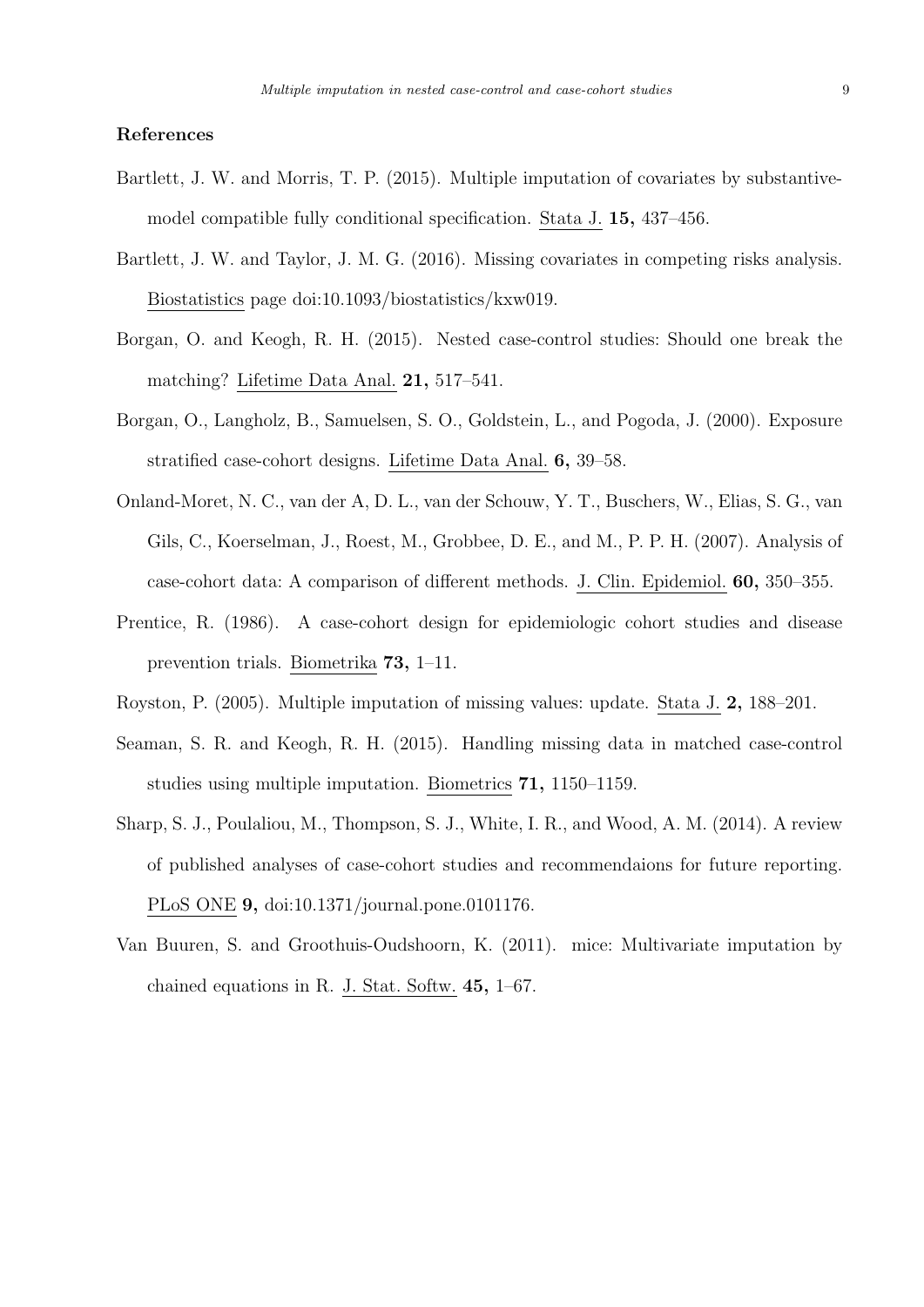**Figure S1.** Simulation study results: case-cohort study within a cohort;  $10\%$  missing  $X_2$ . The points are the means of the point estimates from 1000 simulated data sets. The horizontal lines around each point are the 95% confidence intervals obtained based on Monte Carlo errors. The relative efficiency is relative to the complete-data sub-study analysis. (a)  $\beta_{X1} = \beta_{X2} = \beta_Z = 0.2$ 

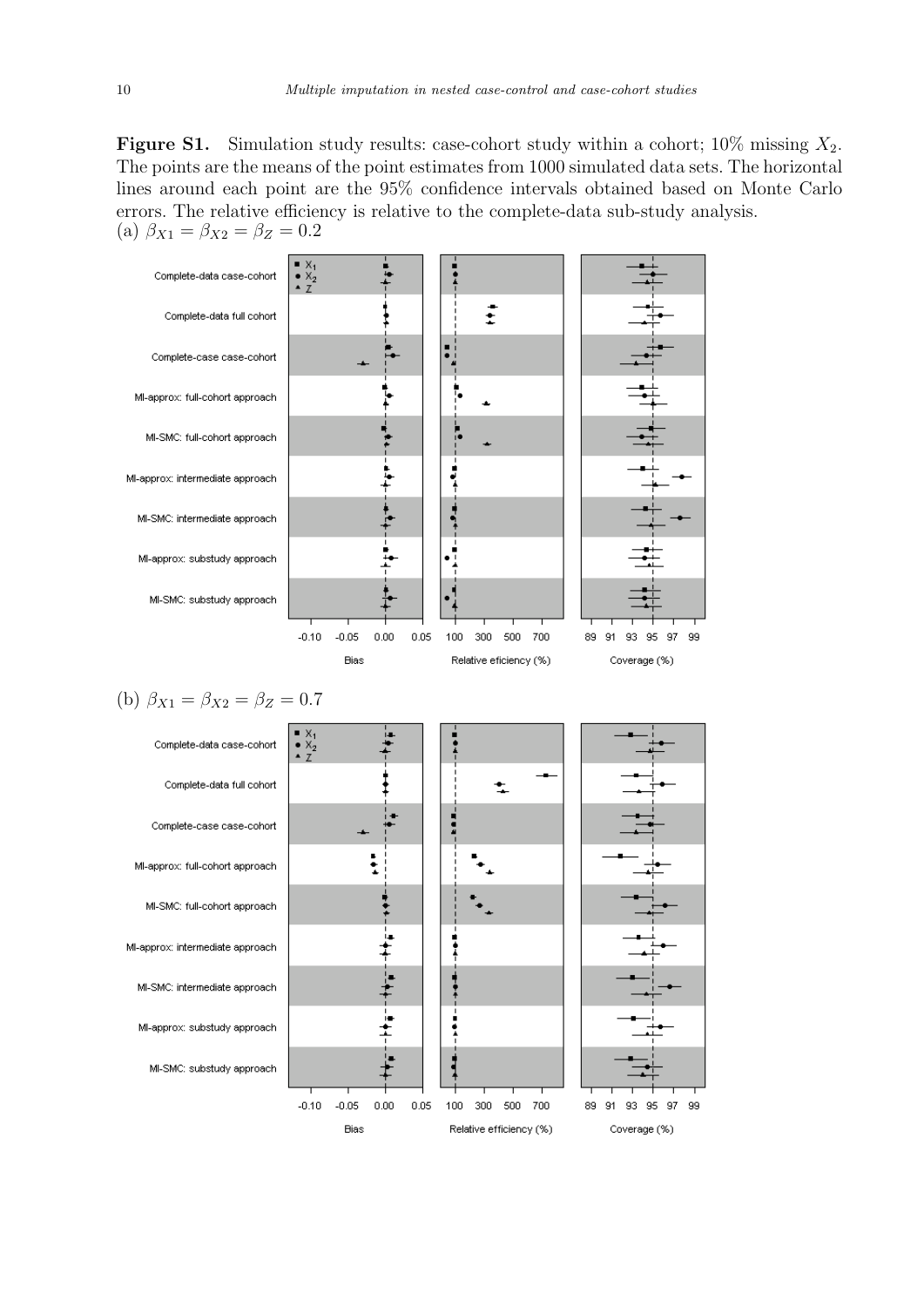Figure S2. Simulation study results: nested case-control study with 1 control per case within a cohort;  $10\%$  missing  $X_2$ . The points are the means of the point estimates from 1000 simulated data sets. The horizontal lines around each point are the 95% confidence intervals obtained based on Monte Carlo errors. The relative efficiency is relative to the complete-data sub-study analysis.

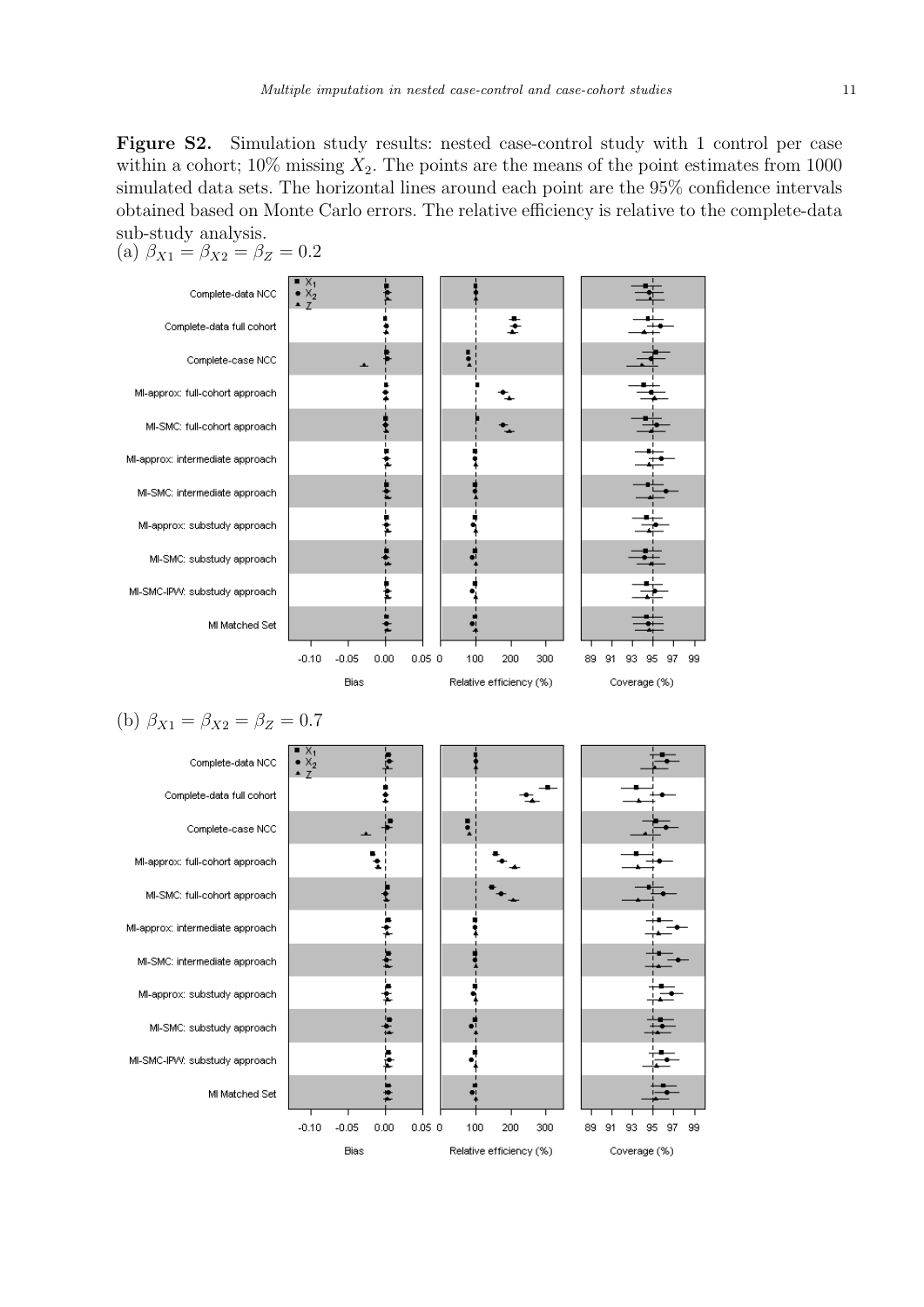Figure S3. Simulation study results: nested case-control study with 4 controls per case within a cohort;  $50\%$  missing  $X_2$ . The points are the means of the point estimates from 1000 simulated data sets. The horizontal lines around each point are the 95% confidence intervals obtained based on Monte Carlo errors. The relative efficiency is relative to the complete-data sub-study analysis.



 $-0.10$ 

 $-0.05$ 

Bias

 $0.00$ 

 $0.05\,0$ 

100

200

Relative efficiency (%)

300

89 91 93 95 97 Coverage (%)

99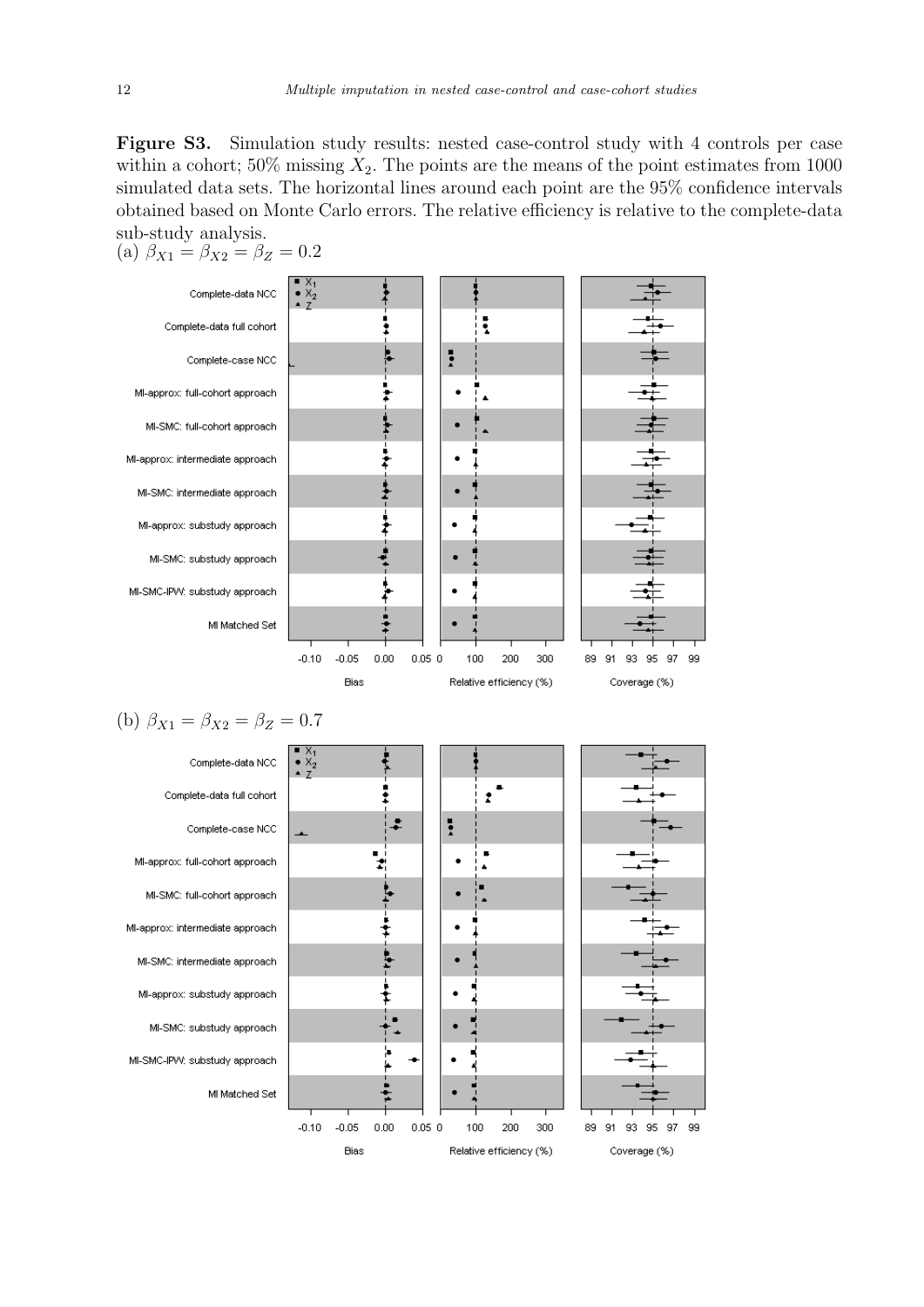Figure S4. Simulation study results: nested case-control study with 4 controls per case within a cohort;  $10\%$  missing  $X_2$ . The points are the means of the point estimates from 1000 simulated data sets. The horizontal lines around each point are the 95% confidence intervals obtained based on Monte Carlo errors. The relative efficiency is relative to the complete-data sub-study analysis.